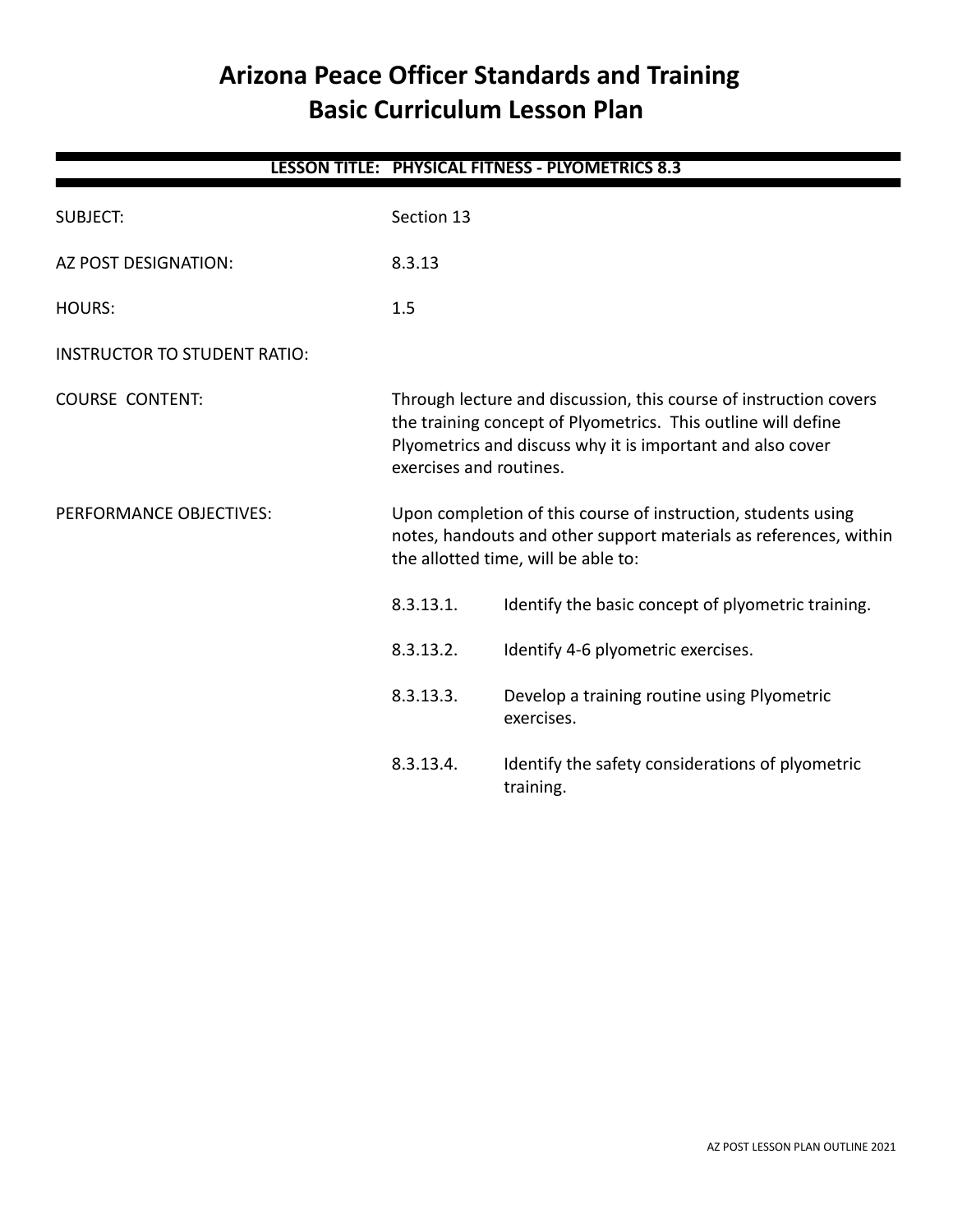| <b>LESSON TITLE:</b><br><b>PHYSICAL FITNESS</b>          |                                                                                                                                                                                                                          |                    |  |  |
|----------------------------------------------------------|--------------------------------------------------------------------------------------------------------------------------------------------------------------------------------------------------------------------------|--------------------|--|--|
| <b>PLYOMETRICS</b>                                       | PAGE: 2                                                                                                                                                                                                                  |                    |  |  |
|                                                          |                                                                                                                                                                                                                          |                    |  |  |
| DATE FIRST PREPARED:                                     | September, 2008                                                                                                                                                                                                          |                    |  |  |
| PREPARED BY:                                             | Off. Greg Thudium, Chandler P.D.                                                                                                                                                                                         |                    |  |  |
| <b>REVIEWED - REVISED:</b>                               | AZPOST (DocX)                                                                                                                                                                                                            | DATE: April 2022   |  |  |
| REVIEWED - REVISED:                                      |                                                                                                                                                                                                                          | DATE:              |  |  |
| REVIEWED - REVISED:                                      |                                                                                                                                                                                                                          | DATE:              |  |  |
| REVIEWED - REVISED:                                      |                                                                                                                                                                                                                          | DATE:              |  |  |
| <b>REVIEWED - REVISED:</b><br><b>REVIEWED - REVISED:</b> |                                                                                                                                                                                                                          | DATE:<br>DATE:     |  |  |
| AZ POST - APPROVAL:                                      | <b>Richard Watling</b>                                                                                                                                                                                                   | DATE: October 2008 |  |  |
| AZ POST - APPROVAL:                                      | Lori Wait                                                                                                                                                                                                                | DATE: April 2022   |  |  |
|                                                          |                                                                                                                                                                                                                          |                    |  |  |
| LIST ANY PREREQUISITES:                                  |                                                                                                                                                                                                                          |                    |  |  |
| <b>LEAD INSTRUCTOR:</b>                                  |                                                                                                                                                                                                                          |                    |  |  |
| BACK-UP INSTRUCTOR(S):                                   |                                                                                                                                                                                                                          |                    |  |  |
| <b>INSTRUCTOR REFERENCES:</b>                            | Physical Fitness Specialist Course Manual compiled by the Cooper<br>Institute of Aerobic Research, Dallas, Texas. Revised 2002.<br>Sport-Fitness-Advisor.com                                                             |                    |  |  |
| <b>CLASS LEVEL:</b>                                      | Instructor                                                                                                                                                                                                               |                    |  |  |
| <b>TRAINING AIDS:</b>                                    | Computer-aided slides on PowerPoint software and computer and<br>projector or overhead projector.                                                                                                                        |                    |  |  |
| <b>INSTRUCTIONAL STRATEGY:</b>                           | Instructional objectives will be obtained through the use of<br>lecture, reading assignments and group discussion.                                                                                                       |                    |  |  |
| <b>SUCCESS CRITERIA:</b>                                 | Success in this functional area will be demonstrated through the<br>attainment of a 100% passing grade on a written objective<br>examination comprised of multiple-choice, true/false, and/or<br>short-answer questions. |                    |  |  |
| <b>COMPUTER FILE NAME:</b>                               | 8.3.13 Sec 13 Plyometrics                                                                                                                                                                                                |                    |  |  |
| DATE RELEASED TO THE SHARE FILE:                         | May 27, 2022                                                                                                                                                                                                             |                    |  |  |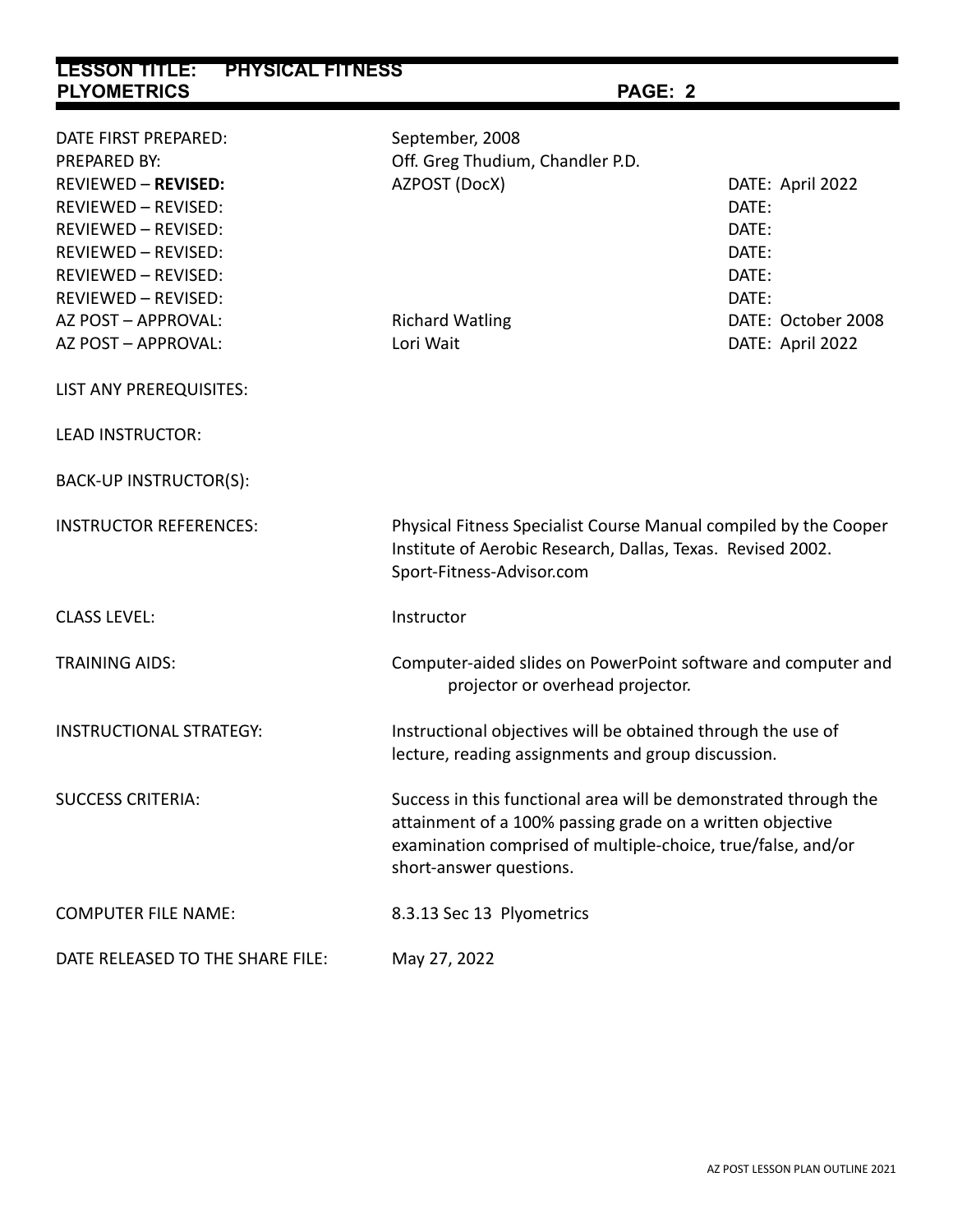# **I. INTRODUCTION**

- A. Instructor(s) (self) introduction.
- B. Preview of performance objectives.

# **II. WHAT IS PLYOMETRICS?**

- A. Definition
	- 1. A form of training that develops explosive power. It consists of performing hops, bounds, and jumps so that maximum effort is expended while a muscle group is lengthening. During plyometrics, a concentric muscle action (shortening) is immediately followed by an eccentric action (lengthening). **P. O. 8.3.13.1**
	- 2. This combination of dynamic muscle action is believed to use the stretch reflex in such a way that more than the usual number of motor units are recruited.
- B. Benefits.
	- 1. Plyometric training improves explosive power and bridges the gap between strength and speed.
	- 2. Plyometrics are used to increase the speed or force of muscular contraction with goals of improving the height of a jump or the speed of a punch or throw.
	- 3. Studies show that plyometric training can improve performance in vertical jumping, long jumping, sprinting, throwing, climbing and explosive movement.
	- 4. Plyometric training conditions the neurons to contract with a single powerful surge rather than several disorganized contractions. The result is a stronger, faster contraction allowing a heavy load (such as the body) to be moved quickly and forcefully.

# **III. PLYOMETRIC EXERCISES**

- A. High Intensity Exercises.
	- 1. Upper body movements w/ Medicine ball.
		- a. Med ball-Over the back throws. **P. O. 8.3.13.2**
		- b. Med ball slams.
		- c. Med ball Explosive start throws.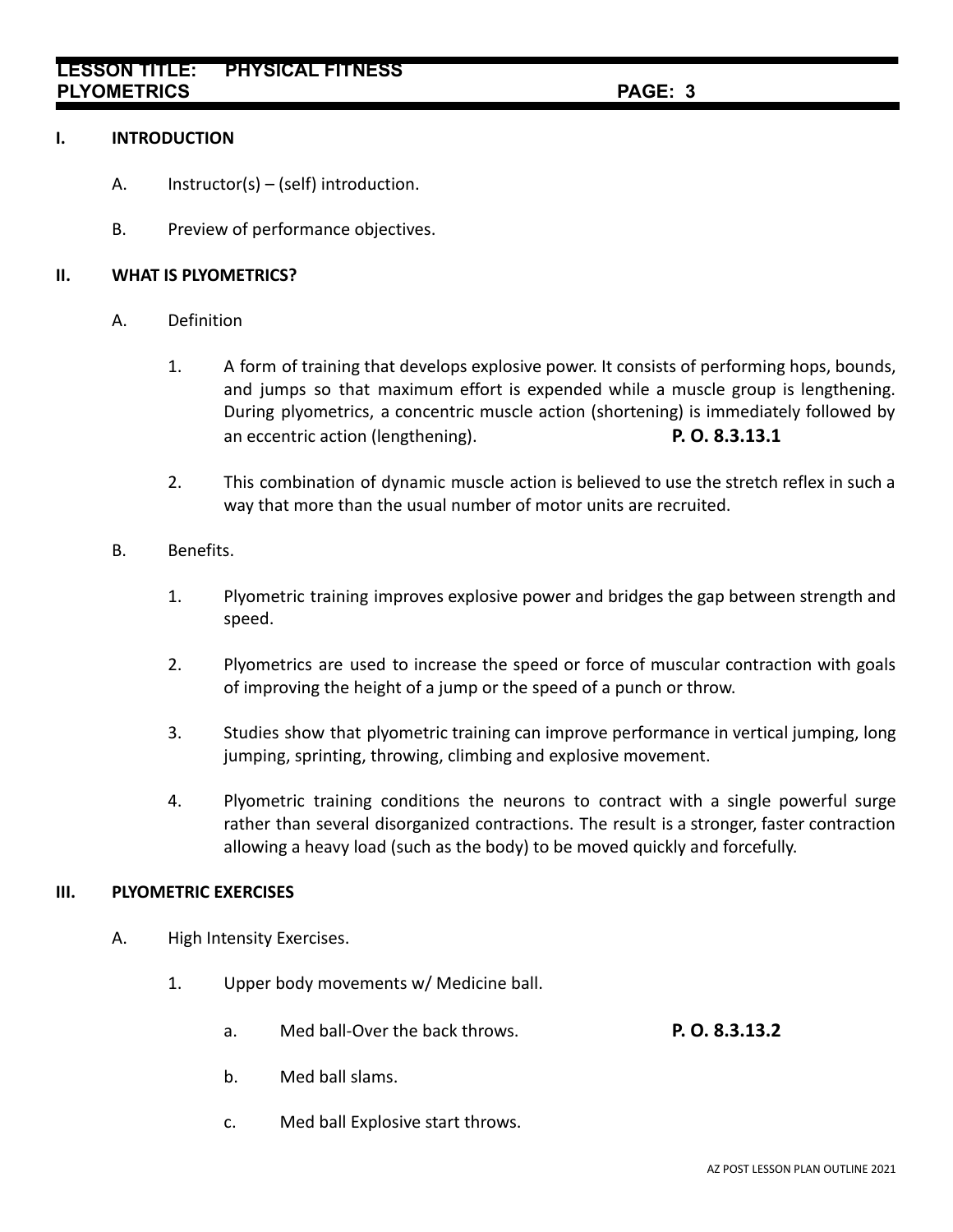# **LESSON TITLE: PHYSICAL FITNESS PLYOMETRICS PAGE: 4**

- d. Single arm overhead throws.
- e. Squat ball toss.
- f. Med ball plyo push ups.
- g. Med ball Power-overs.
- 2. Lower body movements w/ body weight.
	- a. Squat jumps.
	- b. Box jumps.
	- c. Lateral box jumps.
	- d. Split squat jumps.
	- e. High knee tucks.
	- f. One leg box push off.
- B. Lower intensity Exercises.
	- 1. Bounding.
	- 2. Hopping. (using rings, ladder, cones)
	- 3. Lateral hurdle step overs.
	- 4. Zigzag hops.
	- 5. Depth jumps. (off plyo-box)
	- 6. Single leg hops.
	- 7. Jumping rope.
- C. Training routines. **P. O. 8.3.13.3**

- D. A relatively small amount of plyometric training is required to improve performance.
	- 1. Adding plyometric training.
		- a. Do 1 or 2 types of plyometric movements.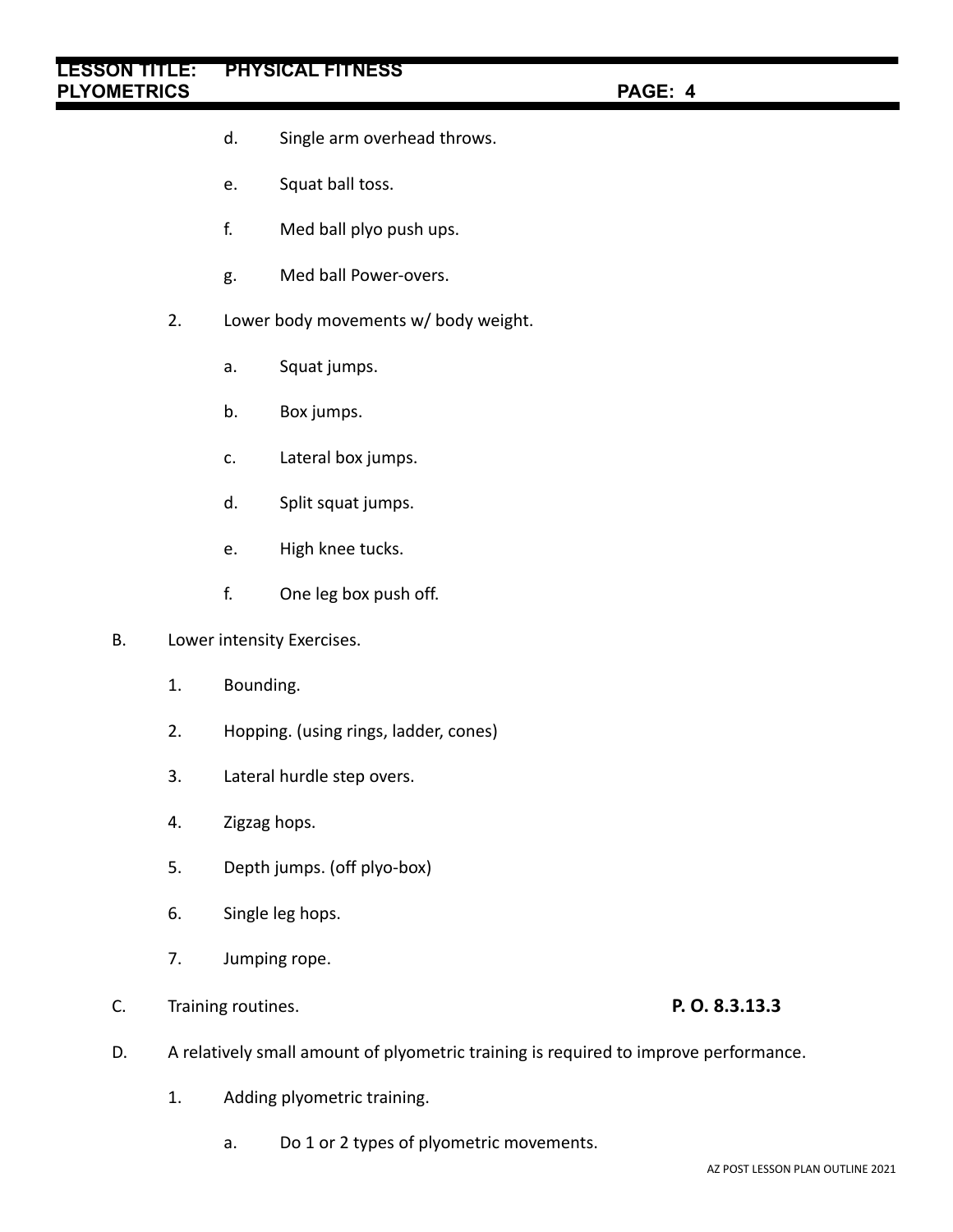- b. Do 1 to 3 times a week with your other training routines.
- c. Do 2 to 4 sets of 8-10 repetitions.
- d. Do this for 6-12 weeks.
- 2. Do not exceed 100-110 foot falls during any one routine.

# **IV. SAFETY CONSIDERATIONS P. O. 8.3.13.4**

- A. Plyometric exercises carry increased risk of injury due to the powerful forces generated during training and performance, and should only be performed by well-conditioned individuals who are under supervision.
- B. Good levels of strength, flexibility and overall fitness should be achieved before beginning any intense plyometric routine.
- C. Further safety considerations should be:
	- 1. Age: Lower intensity for those under 13 or over 60.
	- 2. Surface: Some degree of softness is needed; i.e. grass, mats, padded track. Never use hard concrete surfaces.
	- 3. Footwear: Should have adequate cushioning. Do not do it barefoot.
	- 4. Bodyweight: Those over 240 pounds should be cautious and perform lower intensity plyometrics.
	- 5. Technique: Should be taught proper technique and be injury free.
- D. Plyometrics is not dangerous, but the potential for high intensity and stress on joints and musculo-tendonous units makes safety a strong prerequisite to this particular method of exercise.
- E. Low-intensity variations of plyometrics are frequently performed in various stages of injury rehabilitation, indicating that correct performance is valuable and safe for increasing muscular power in all populations.

# **V. CONCLUSION**

- A. Review of performance objectives.
- B. Final questions and answers.